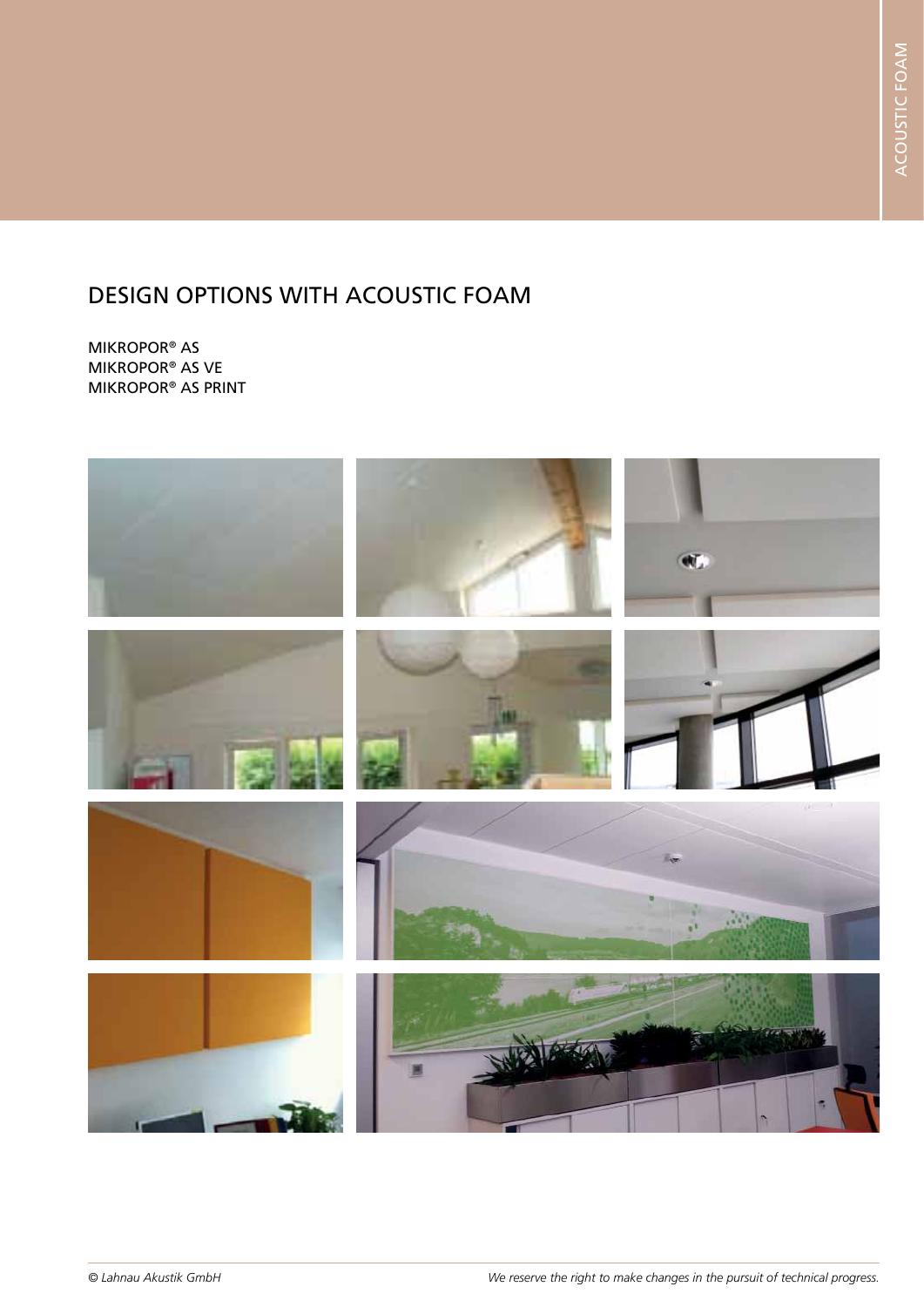MIKROPOR® AS MIKROPOR® AS VE



*We reserve the right to make changes in the pursuit of technical progress. © Lahnau Akustik GmbH*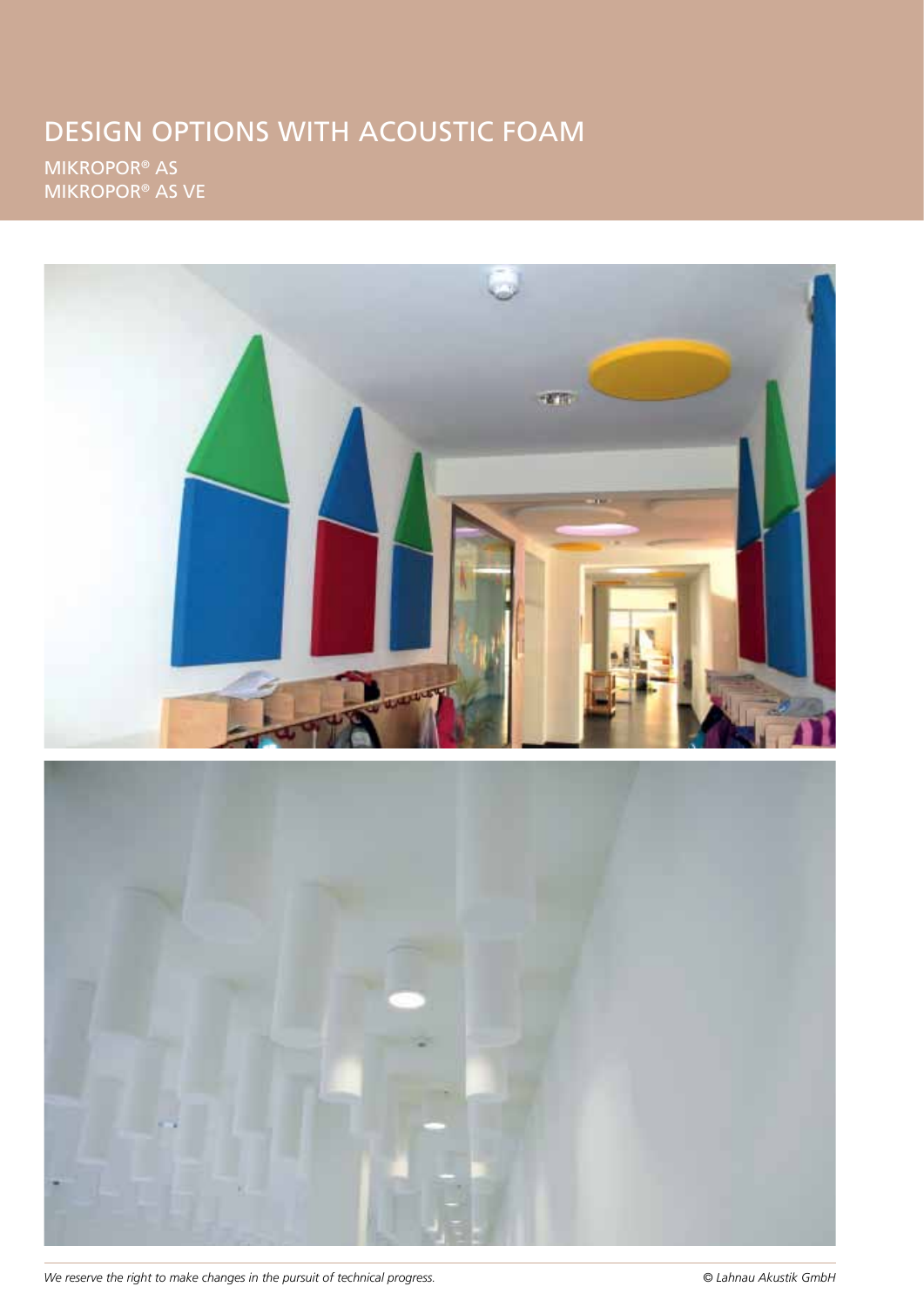





#### Advantages:

- Affixes directly to the ceiling or wall with adhesive
- No substructure required
- Installs quickly and cleanly, including in occupied properties
- Retrospective improvements to the acoustics possible, without dirt and noise from machinery
- Also suitable for low installation heights
- Design freedom thanks to free-form design and colour schemes
- Economic solution thanks to low installation costs
- Also available as an acoustical cloud

*Example special color*

# TECNICAL DATA

#### Product description:

The wide variety of available formats, finished to customized free-forms and 3D bodies, different thicknesses and surfaces, means it is possible to individually design acoustic concepts and adapt the product to fulfil specific requirements. It goes without saying that in addition to ceiling systems, acoustic partial areas and ceiling cloud solutions, we also offer wall absorbers. This product achieves impressive results, in particular, when making improvements to the acoustic environment; thanks to its low weight of just 600 g/m² (40 mm thickness) it can be affixed retrospectively to practically all existing wall and ceiling systems.

The almost unbelievable sound absorption value makes this product an ideal building material to optimize the acoustics in a room.

This product is ideally suited to optimize the acoustic environment, in particular, in rented properties. Acoustical clouds and wall absorber elements that can be hung up as simply as a picture can be easily taken with you when moving to a different premise or relocated when converting a space.

#### Material:

Open cell foam made from melamine resin (Basotect®).

#### Surfaces:

MIKROPOR® AS an open cell foam to form a natural surface, with coloured surface coating on request; also available in special colours as per sample.

#### NOTE:

Different sized pores (cavities) can be created during production of this foam. The thinner the material is cut, the more clearly visible

these cavities will be. This does not impair the function of the material. Nor can it be accepted as retrospective grounds for complaint.

The number of cavities is within the following tolerances:

- Size up to 5 mm no limit
- Size 5–15 mm up to max. 10 x per/sqm
- Size 15–25 mm up to max. 1 x per/sqm.

Our tolerances for finished parts are:

- $-$  up to 250 mm  $+/-$  3 mm
- over 250 mm up to 1,000 mm  $+/-$  5 mm
- over 1,000 mm up to 2,000 mm -/+ 10 mm

#### MIKROPOR® AS VE

Acoustic fleece with matt, smooth and nondirectional surface. The raw material is covered with fleece; in other words, there are no cavities visible. Coloured surface coating available if desired. Also available in special colours as per sample.

#### Edge configuration:

MIKROPOR® AS

All sides chamfered or cut straight/coated in the same colour tone as the surface.

MIKROPOR® AS VE All sides chamfered or cut straight. All sides covered with edge tape/coated in same colour tone as the surface.

#### Panel thickness:

Standard approx. 40 mm Custom thickness on request.

### Dimensions:

MIKROPOR® AS 1,250 x 625 mm, 625 x 625 mm, further dimensions and customize free-forms possible on request.

### MIKROPOR® AS VE

2,400 x 1,200 mm, 1,200 x 1,200 mm approx. 2,450 x 1,250 mm Other dimensions possible on request.

#### Building material class:

MIKROPOR® AS B1 (flame resistant)

MIKROPOR® AS VE

Core panel B1 (flame resistant) with fleece finish.

#### Weight per unit area:

Approx. 600 g/m² (for 40 mm panel thickness)

#### Care/refurbishing:

It is possible to clean localized soiling using a damp synthetic sponge or brush. Vacuum clean with vacuum cleaner and brush attachment. Refurbishable by spraying with Wilhelmi acoustic paint (WAF-R), without any loss of sound absorption properties.

#### Sound absorption:

The open pore surface of MIKROPOR® AS melamine resin foam (Basotect®) guarantees sound waves are not reflected as reverberation, but are able to penetrate into the cell structure without hindrance. The sound energy is reduced inside the cell structure.

Consequently, MIKROPOR® AS melamine resin foam (Basotect®) has an excellent sound absorption capacity.

In environments with deep frequencies it is possible, for example, to achieve acoustic improvements with additional heavy layers.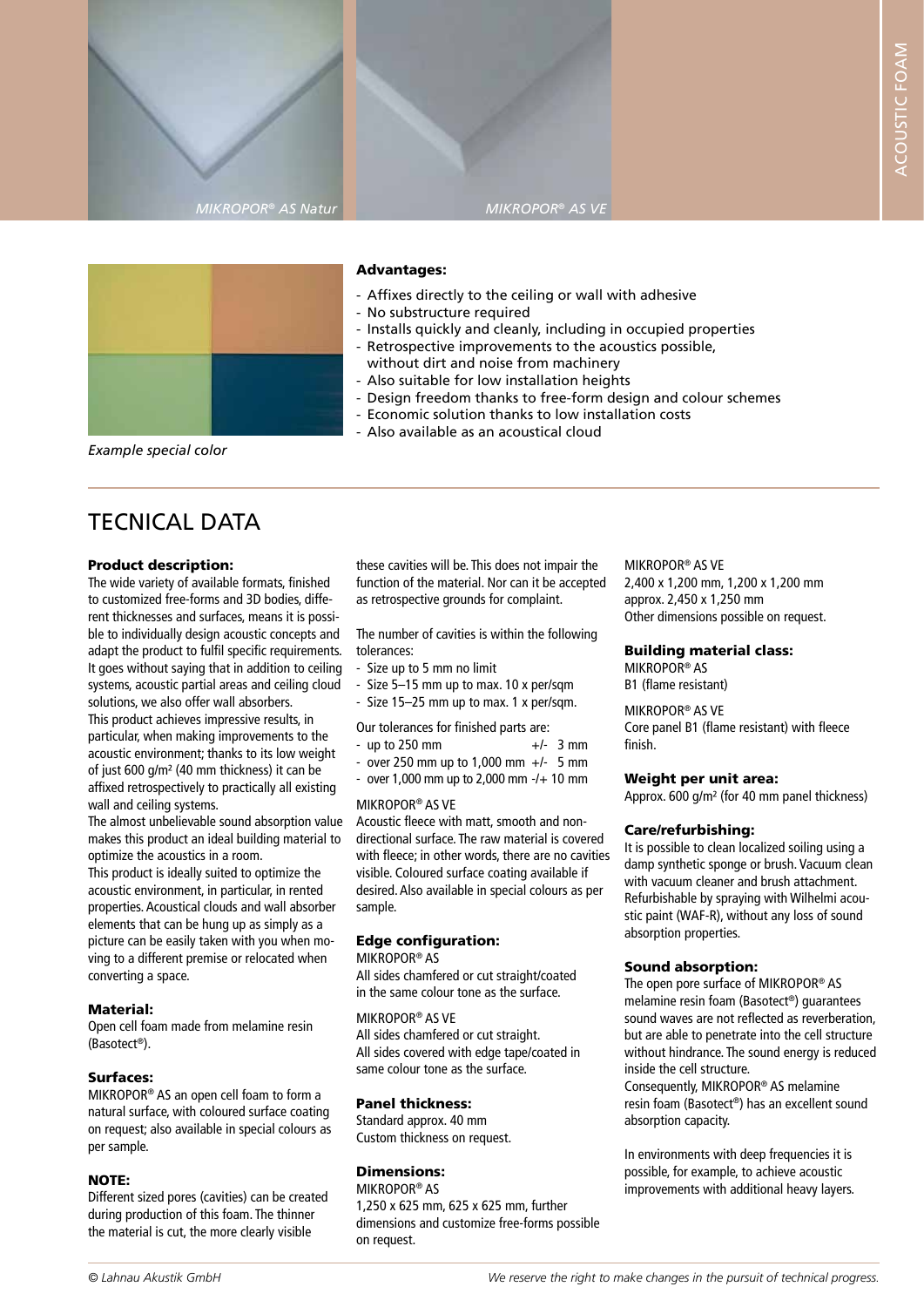# MIKROPOR® AS Print



*We reserve the right to make changes in the pursuit of technical progress. © Lahnau Akustik GmbH*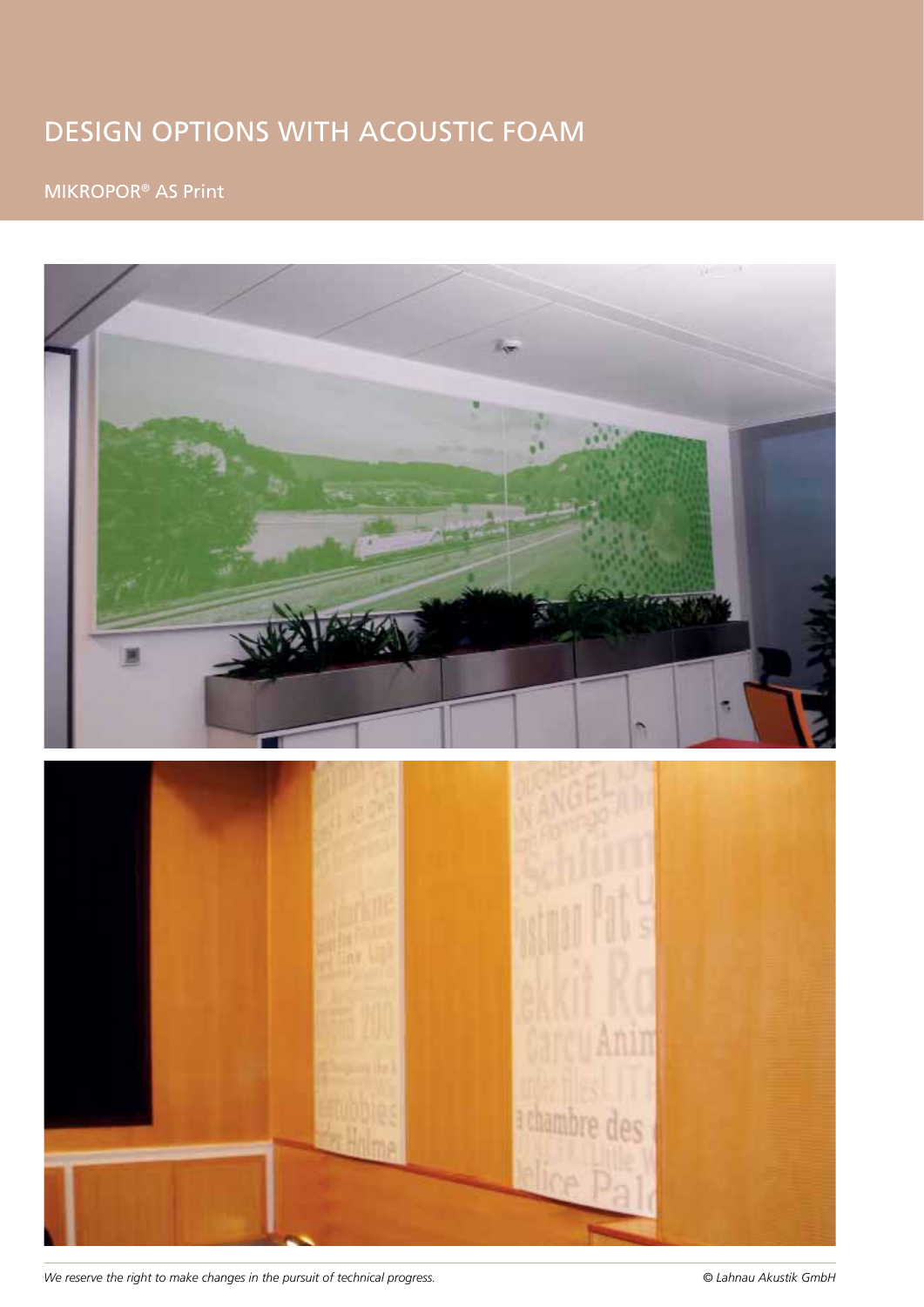



#### Advantages:

- Noise reduction and wall decoration in one
- Very good sound absorption capacity
- Easily installed including in rooms already in use
- Low weight

*Framework view*

## TECNICAL DATA

#### Product description:

Mikropor® AS Print is a sound absorbing acoustic image, which can either be affixed to the wall using adhesive or by means of a frame. The core of the acoustic image (absorber) consists of an open cell melamine resin foam (Basotect®) with a decorative fabric made from class B1 polyester (flame resistant).

The surface is printed using an environmental-friendly direct sublimation method of printing.

The sides of the absorber are not printed and not covered with decorative fabric. Mikropor AS Print both decorates and optimizes the acoustics in a room at one time because it reduces the reverberation time. It is possible to enhance the frame profiles appropriately by means of a powder coating, kept as neutral as possible, to blend in with the image and surroundings.

#### Material:

Open cell foam made from melamine resin (Basotect®).

#### Surface:

MIKROPOR® AS PRINT Decorative fabric finish in B1 (flame resistant). The surface is printed by an ecological sublimation print method.

#### Motifs:

- Individual, desired motifs (e.g., company or club logos, advertising images, portraits, holiday snaps etc.) - Monochrome prints

#### Edge configuration:

All sides covered with frame profile. The frame profiles can be coated so they look neutral to the picture and the surrounding.

#### Panel thickness:

Standard approx. 40 mm Custom thickness on request.

#### Dimensions:

Maximum: 2,480 x 1,250 mm Further dimensions and customize free-forms possible on request.

#### Building material class:

base panel B1 (flame resistant) with decorative fabric finish.

#### Weight per unit area:

Approx. 600 gr/m² (for 40 mm panel thickness).

#### Care/refurbishing:

It is possible to clean localized soiling using a damp synthetic sponge or brush. Vacuum clean with vacuum cleaner and brush attachment.

#### Sound absorption:

The open pore surface of MIKROPOR® AS melamine resin foam (Basotect®) guarantees sound waves are not reflected as reverberation, but are able to penetrate into the cell structure without hindrance. The sound energy is reduced inside the cell structure. Consequently, MIKROPOR® AS melamine resin foam (Basotect®) has an excellent sound absorption capacity. In environments with deep frequencies it is possible, for example, to achieve acoustic improvements with additional heavy layers.

### **INFOBOX:**

On www.lahnau-akustik.de/en -> Products -> MIKROPOR® AS Print you can find more information to these products.

You can find the detailed documents of our products in our download archive.